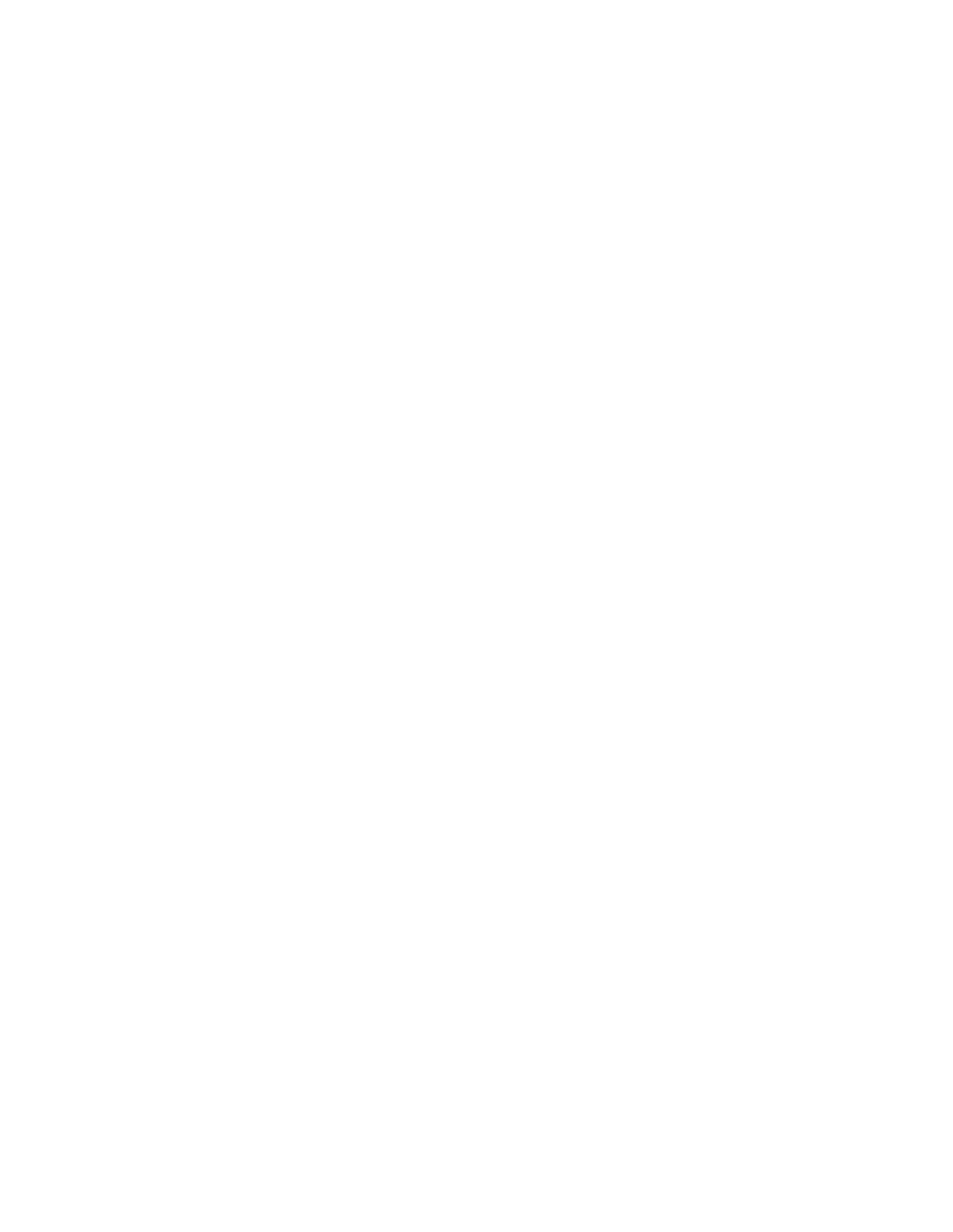#### **FOREWORD**

<span id="page-2-0"></span>On May 9, 2019, by the *Order Referring to the Canadian International Trade Tribunal, for Inquiry into and Reporting on, the Matter of the Exclusion of Certain Steel Goods from the Order Imposing a Surtax on the Importation of Certain Steel Goods*, the Canadian International Trade Tribunal was directed by Her Excellency the Governor in Council, on the recommendation of the Minister of Finance, to conduct periodic inquiries regarding exclusion requests concerning certain heavy plate and stainless steel wire which are subject to safeguard measures enacted in the *Order Imposing a Surtax on the Importation of Certain Steel Goods*.

The present report of the Tribunal is in respect of the third inquiry conducted in response to the *Order Referring to the Canadian International Trade Tribunal, for Inquiry into and Reporting on, the Matter of the Exclusion of Certain Steel Goods from the Order Imposing a Surtax on the Importation of Certain Steel Goods*.

> Peter Burn Peter Burn Presiding Member

Cheryl Beckett Member

Cheryl Beckett **Randolph W. Heggart** Randolph W. Heggart Member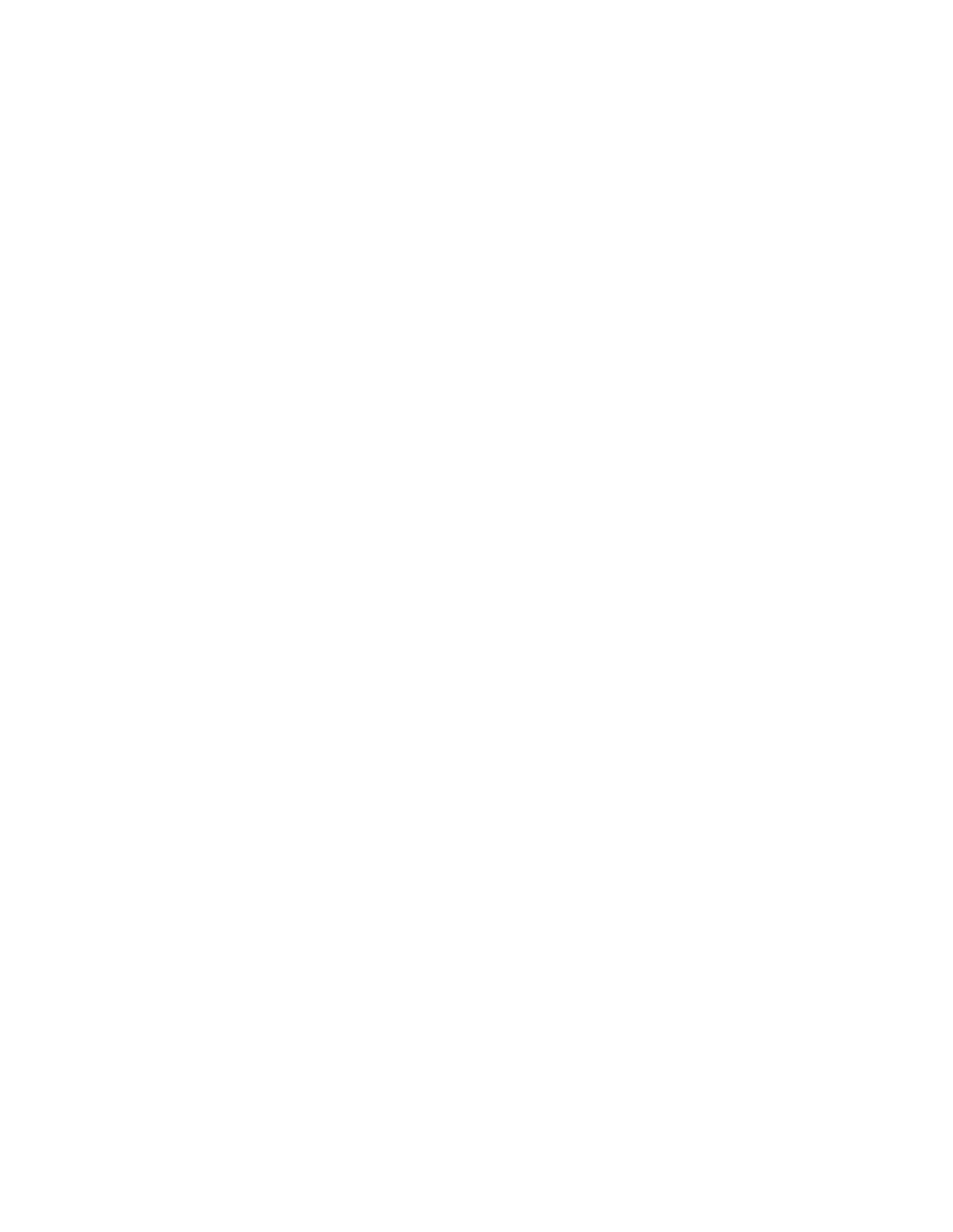#### **EXECUTIVE SUMMARY**

<span id="page-4-0"></span>On May 9, 2019, by the *Order Referring to the Canadian International Trade Tribunal, for Inquiry into and Reporting on, the Matter of the Exclusion of Certain Steel Goods from the Order Imposing a Surtax on the Importation of Certain Steel Goods*, the Canadian International Trade Tribunal was directed by Her Excellency the Governor in Council, on the recommendation of the Minister of Finance, to conduct periodic inquiries regarding exclusion requests concerning certain heavy plate and stainless steel wire which are subject to safeguard measures enacted in the *Order Imposing a Surtax on the Importation of Certain Steel Goods*. This was the Tribunal's third inquiry conducted in response to the *Order Referring to the Canadian International Trade Tribunal, for Inquiry into and Reporting on, the Matter of the Exclusion of Certain Steel Goods from the Order Imposing a Surtax on the Importation of Certain Steel Goods*.

The Tribunal was required to submit to the Governor in Council, within 60 days of the commencement of this inquiry, i.e. by November 10, 2020, a report including the Tribunal's determination, reasons and any recommendations in respect of exclusion requests made concerning the above-mentioned steel goods.

The Tribunal received a request for exclusion from one company. The Tribunal recommends that the request be denied.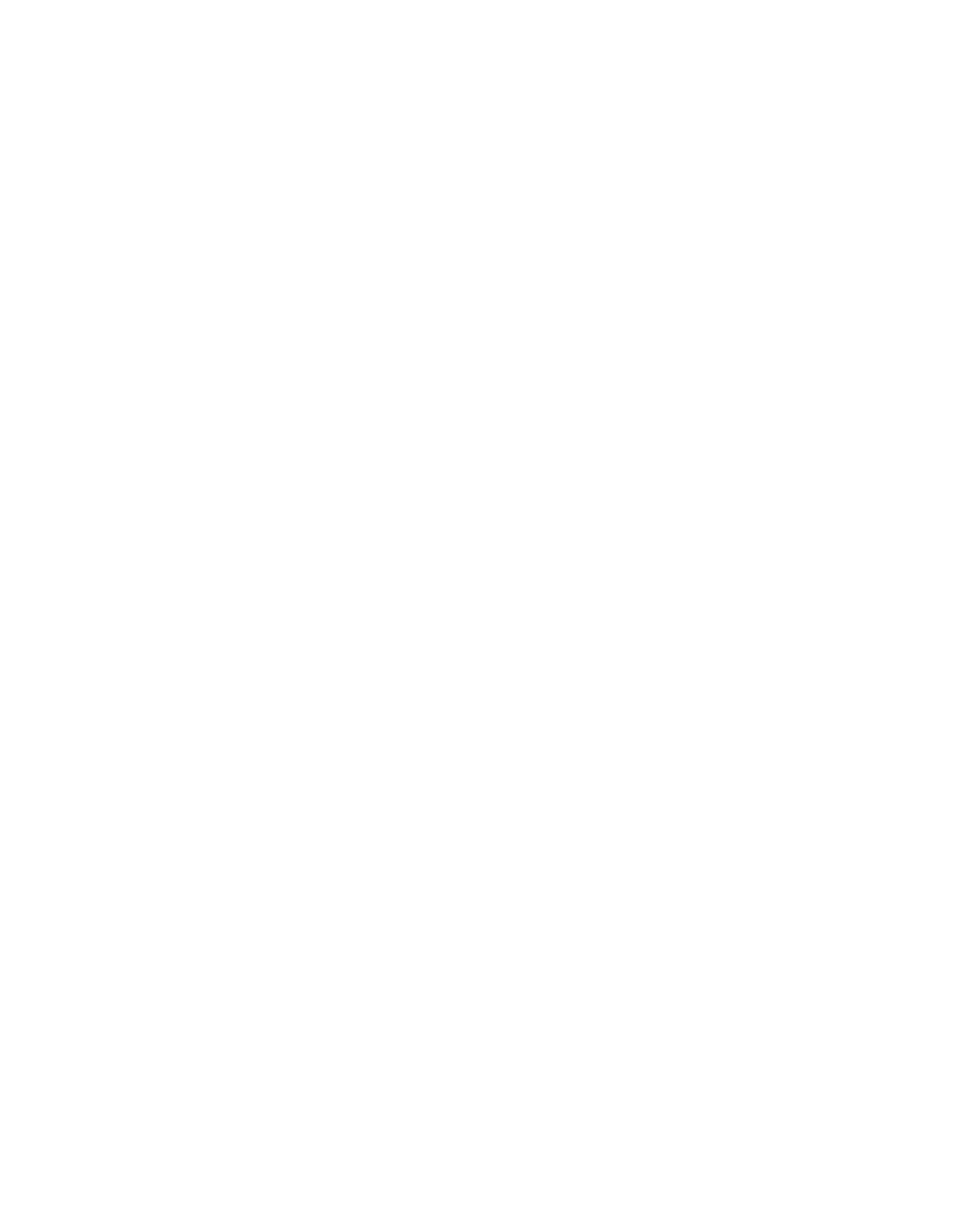## **TABLE OF CONTENTS**

| APPENDIX II ADMINISTRATIVE TRIBUNALS SUPPORT SERVICE OF CANADA |  |
|----------------------------------------------------------------|--|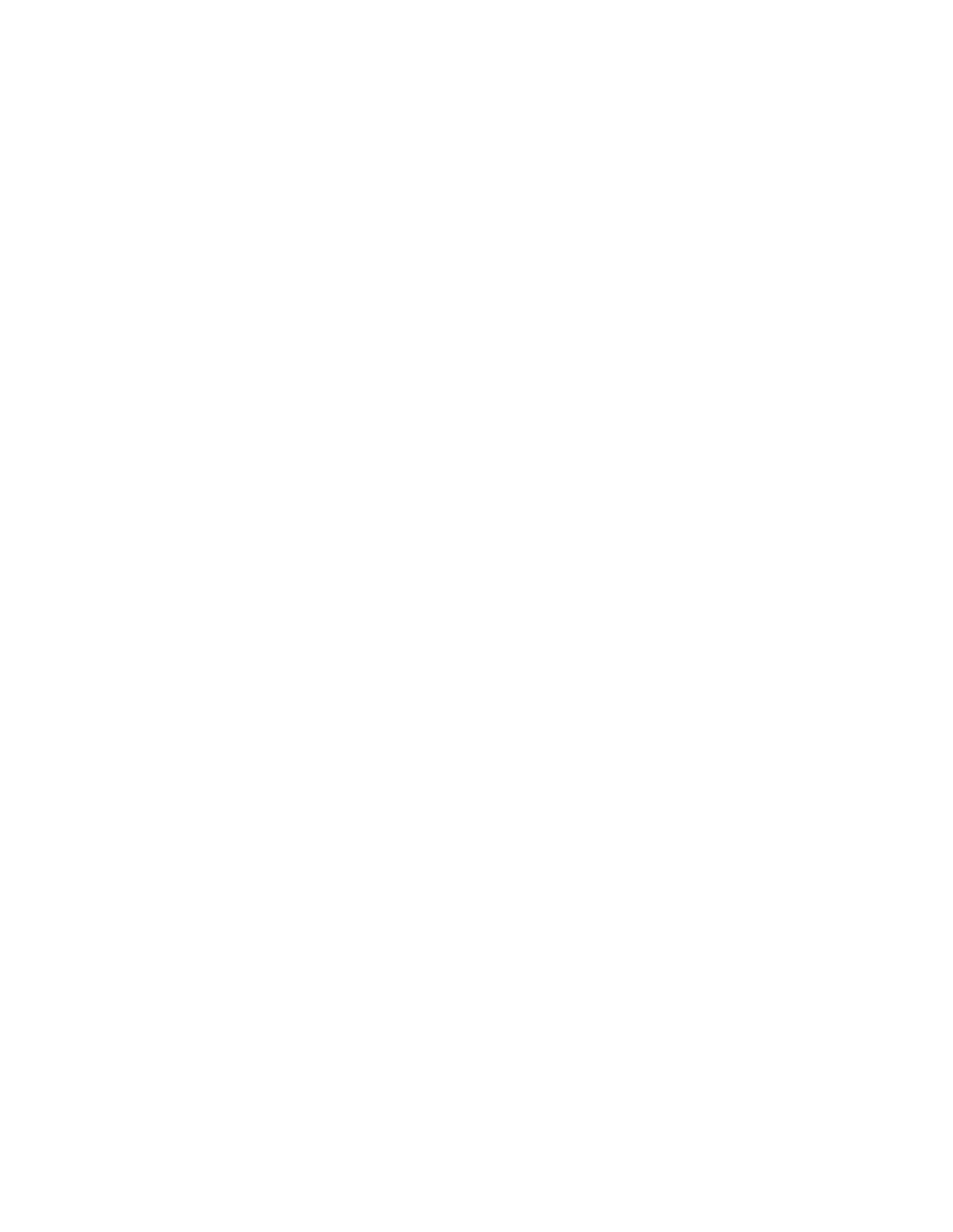#### **PART I**

#### **INTRODUCTION**

<span id="page-8-0"></span>[1] On October 10, 2018, the Governor in Council adopted the *Order Imposing a Surtax on the Importation of Certain Steel Goods*, 1 thereby imposing a temporary surtax on the importation of certain classes of steel products that were alleged to have been imported into Canada in increased quantities and to have caused or threatened to cause serious injury to domestic producers of like or directly competitive goods.

[2] On the same day, the Tribunal was directed by the *Order Referring to the Canadian International Trade Tribunal, for Inquiry into and Reporting on, the Matter of the Importation of Certain Steel Goods*, 2 to conduct a safeguard inquiry concerning the importation into Canada of certain steel goods subject to the *Surtax Order*. The classes of goods subject to the inquiry were (1) heavy plate, (2) concrete reinforcing bar, (3) energy tubular products, (4) hot-rolled sheet, (5) pre-painted steel, (6) stainless steel wire, and (7) wire rod.

[3] On April 3, 2019, the Tribunal published its report in response to the *Safeguard Inquiry Order*. The Tribunal's determinations and recommendations were as follows:

- Heavy plate from the subject countries (other than goods originating in Korea, Panama, Peru, Colombia and Honduras) was being imported in such increased quantities and under such conditions as to be a principal cause of a threat of serious injury to the domestic industry. The Tribunal therefore recommended a remedy in the form of a tariff rate quota (TRQ) on imports of heavy plate from subject countries, other than goods originating in Korea, Panama, Peru, Colombia, Honduras, or countries whose goods are eligible for *General Preferential Tariff* (GPT) treatment.
- Stainless steel wire imported from the subject countries (other than goods originating in Korea, Panama, Peru, Colombia and Honduras) was being imported in such increased quantities and under such conditions as to be a principal cause of a threat of serious injury to the domestic industry. Therefore, the Tribunal recommended a remedy in the form of a TRQ on imports of stainless steel wire from subject countries, other than goods originating in Korea, Panama, Peru, Colombia, Honduras, or countries whose goods are eligible for GPT treatment.
- The Tribunal did not recommend remedies with respect to the other five classes of goods.

[4] On May 9, 2019, the Governor in Council, on the recommendation of the Minister of Finance, adopted the *Order Amending the Order Imposing a Surtax on the Importation of Certain Steel Goods (Final Safeguards)*, 3 thereby implementing the recommendations of the Tribunal to impose final safeguard measures with respect to heavy plate and stainless steel wire. 4

l <sup>1</sup> SOR/2018-206 [*Surtax Order*].<br><sup>2</sup> PC 2018-1275 [*Safeguard Ingr*]

<sup>2</sup> P.C. 2018-1275 [*Safeguard Inquiry Order*].

 $\frac{3}{4}$  SOR/2019-127.

<sup>4</sup> The provisional measures regarding the other classes of goods expired on April 29, 2019.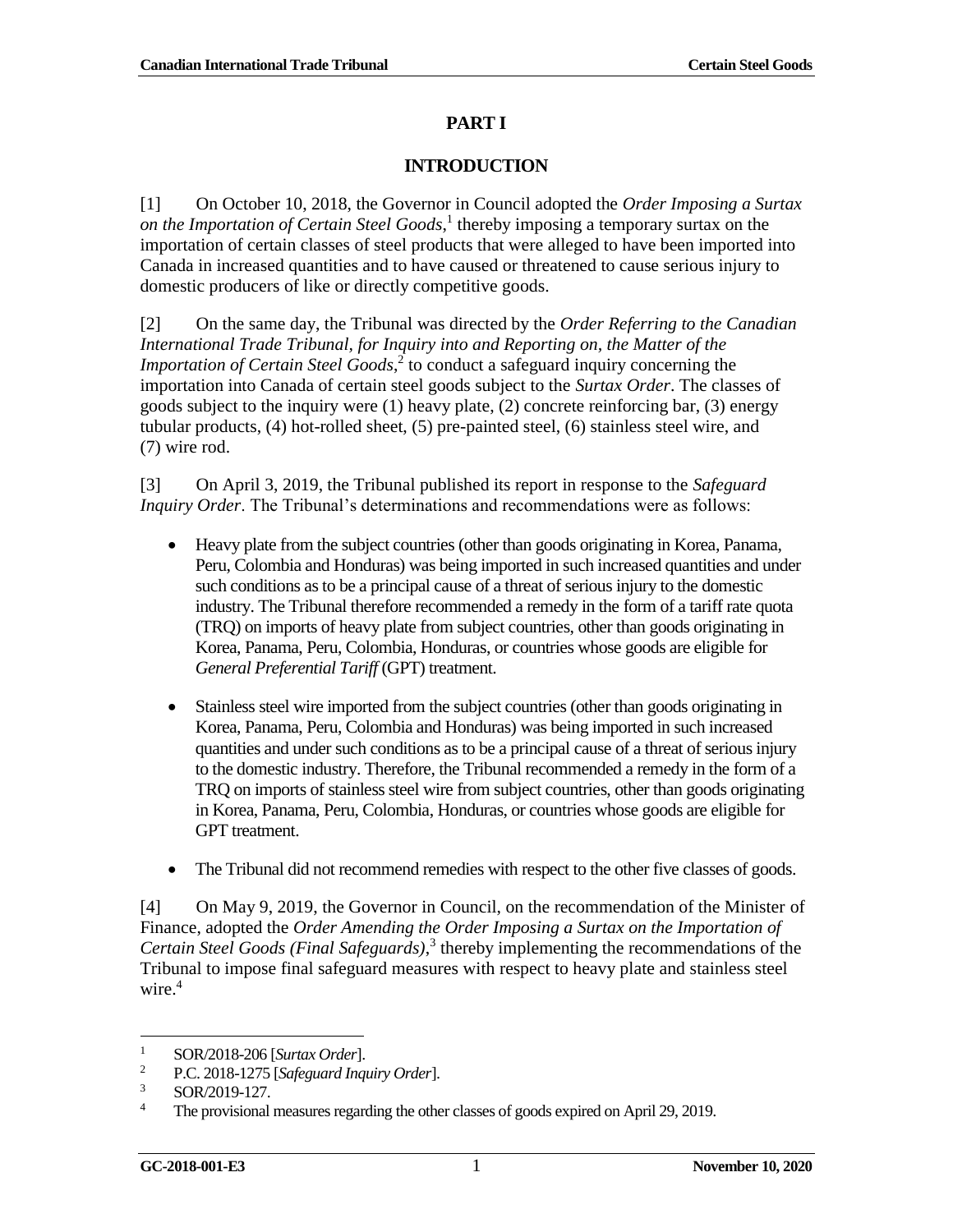[5] Also on May 9, 2019, the Tribunal was directed under the terms of the *Order Referring to the Canadian International Trade Tribunal, for Inquiry into and Reporting on, the Matter of the Exclusion of Certain Steel Goods from the Order Imposing a Surtax on the Importation of Certain Steel Goods*<sup>5</sup> to conduct periodic inquiries regarding exclusion requests concerning heavy plate and stainless steel wire products which are subject to the *Surtax Order*, with each inquiry set to commence six months after the Tribunal has submitted its report for the previous inquiry. Subject countries are all countries except the United States, Mexico, Chile, Israel, Korea, Colombia, Honduras, Panama, Peru and all countries benefitting from the GPT (as listed in Appendix B to the Tribunal's Notice of Commencement of Exclusions Inquiry).

[6] The present report of the Tribunal is in respect of the third inquiry conducted in response to the *Exclusions Inquiry Order*.

 <sup>5</sup> P.C. 2019-0476 [*Exclusions Inquiry Order*].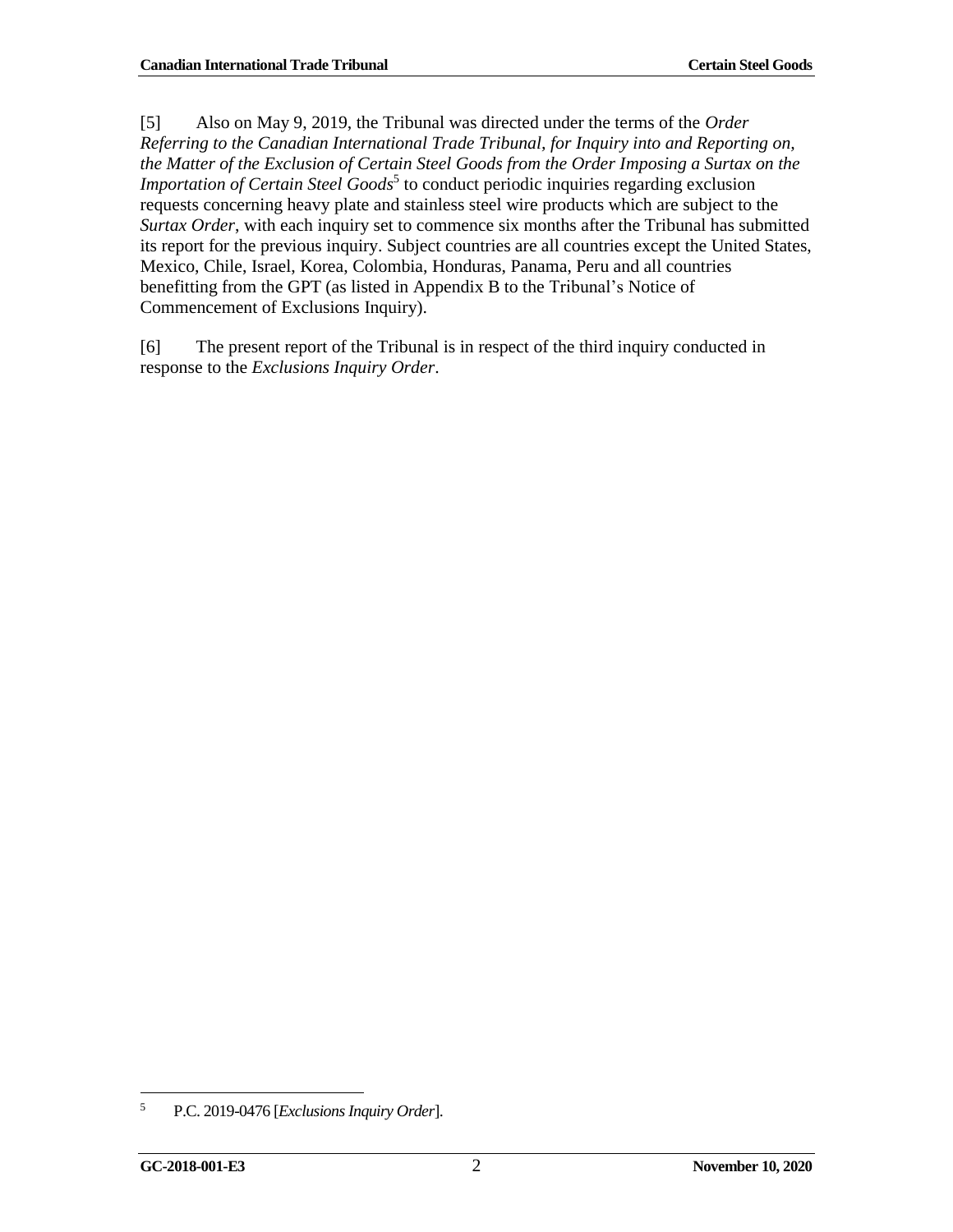## **LEGAL FRAMEWORK**

<span id="page-10-0"></span>[7] The purpose of this inquiry is to determine whether certain heavy plate and stainless steel wire products for which exclusion requests were submitted should be excluded from the safeguard measures imposed by the *Surtax Order*. The details of the legal framework under which the inquiry is conducted were described in the Tribunal's report in GC-2018-001-E1 and are adopted for the purposes of the current report.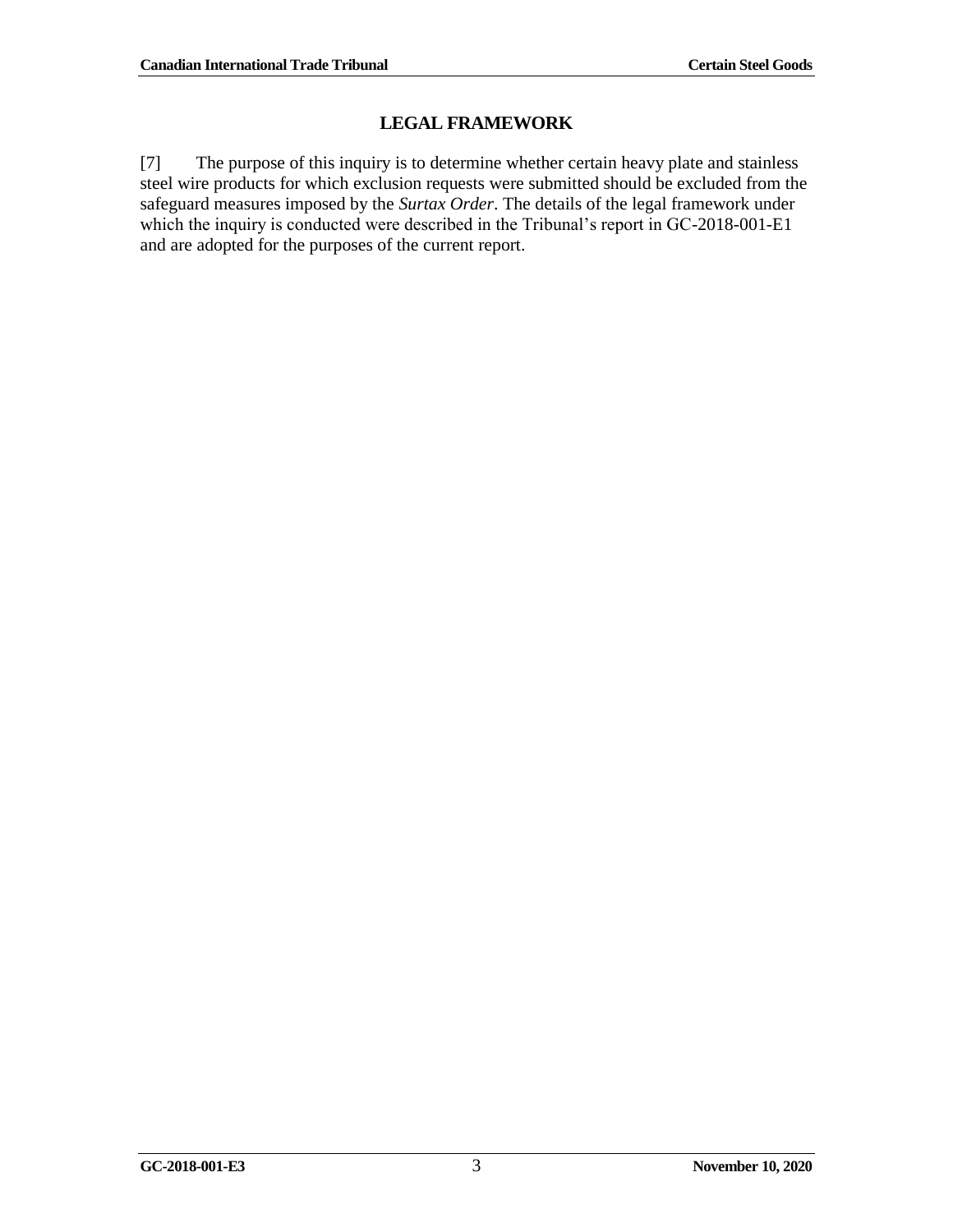### **PART II**

#### **EXCLUSION REQUESTS AND RECOMMENDATIONS**

<span id="page-11-0"></span>[8] The Tribunal received a request for exclusion from one company in this inquiry. The request is briefly discussed below.

#### <span id="page-11-1"></span>**Heavy plate**

[9] There were no requests regarding heavy plate. The Tribunal therefore does not recommend that any exclusions regarding heavy plate be granted.

#### <span id="page-11-2"></span>**Stainless steel wire**

[10] The *Surtax Order* defined "stainless steel wire" as follows:

Cold drawn and cold drawn and annealed, stainless steel round wire, up to 0.256 inches (6.50 mm) in maximum solid cross-sectional dimension; and cold drawn, and cold drawn and annealed, stainless steel cold-rolled profile wire, up to 0.031 square inches (0.787 sq. mm) in maximum solid cross-sectional area.

[11] An exclusion was implemented by the *Order Amending the Order Imposing a Surtax on the Importation of Certain Steel Goods (Exclusions)*<sup>6</sup> as a result of the Tribunal's recommendations in GC-2018-001-E1. Thus, the "stainless steel wire" class of goods excludes "439 copper-coated TiCu stainless steel wire in diameters of 0.030 inch to 0.187 inch".

#### Request by Industrial Process Products Ltd.

[12] Industrial Process Products Ltd. (IPP), an importer, purchaser and end user of stainless steel wire, filed an exclusion request for stainless steel fine wire, in diameters of 0.011" (0.28 mm) and 0.006" (0.15 mm), and wound onto new DIN 200 spools.

[13] IPP explained that it uses this type of wire with its high speed knitting machines as part of the manufacturing process for producing mesh pads that are used primarily in the oil and gas sector as filters to remove liquids from gas streams.<sup>7</sup> It further explained that the quality of the wire and the spools is critical as the wire must be able to come off the spools at high speed and not break or snag during the knitting process.

[14] IPP submitted that it has, in the past, ordered this type of wire from Central Wire Industries Ltd. (CWI), the sole domestic producer of stainless steel wire, but that the product was unusable as it was not able to come off the spools fast enough without breaking. It added that it was granted a similar exclusion by the Tribunal in 2004 in Inquiry No. NQ-2004-001. 8

  $\frac{6}{7}$  SOR/2019-313.

 $\frac{7}{8}$  Exhibit GC-2018-001-E3-05.01 at 3.

<sup>8</sup> *Certain Stainless Steel Wire* (30 July 2004), NQ-2004-001 (CITT) [*SSW*]. In this injury inquiry conducted pursuant to section 42 of the *Special Import Measures Act*, the Tribunal found that the dumping of certain stainless steel wire from Korea, Switzerland and the United States, and the subsidizing of the same product from India caused injury to the domestic industry. However, the Tribunal excluded a number of products from its injury findings, including stainless steel wire in diameters of 0.032 inches (0.813 mm) and smaller (i.e. stainless steel fine wire), which encompassed the products covered by IPP's request for exclusion in that inquiry, which are identical to the products covered by its request in the present proceedings.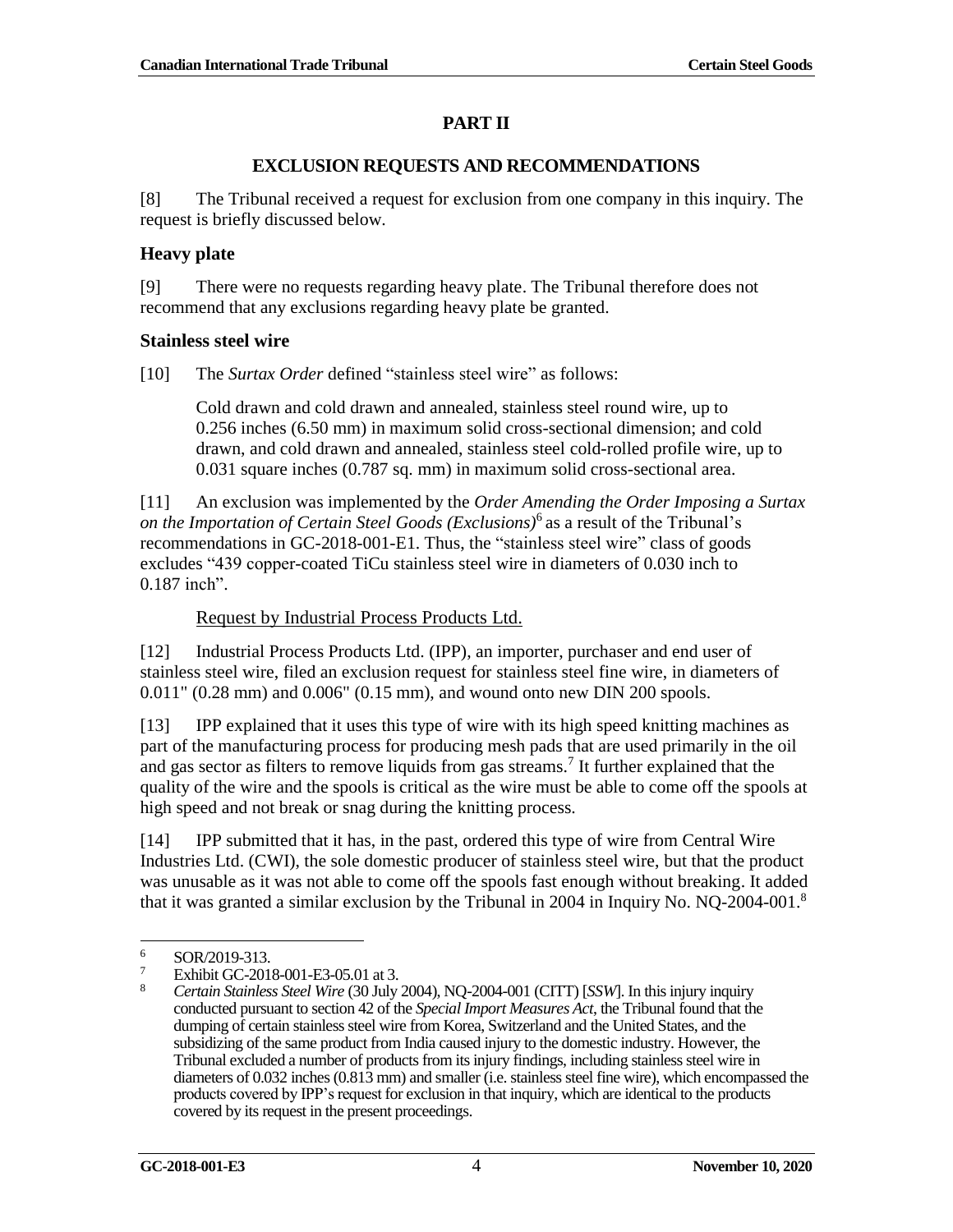[15] CWI opposed IPP's exclusion request in its entirety. It submitted that it actively produces and sells goods that are identical in all respects to the products for which IPP requested an exclusion and that the granting of such an exclusion would cause financial harm to CWI and seriously weaken the benefits which it is currently deriving from the imposition of the safeguard measures. It added that the production and sale of "fine wire" (i.e. wire in diameters of 0.032 inches or smaller) represents a significant element of CWI's business in Canada and that, if the exclusion is granted, customers of other diameters of fine wire could switch to the purchase of the two diameters specified in the exclusion request in order to access low-priced imported fine wire.

[16] CWI noted that it provided IPP with a quote for the wire subject to the exclusion request in January 2020, but that it was not accepted by IPP due to price. On the issue of quality, it submitted that it has no record of IPP ever having made a quality complaint and that, in fact, it produces itself a product very similar to IPP's mesh pads in its Houston, Texas, production facility using fine wire produced in Perth, Ontario, without issue.

[17] With respect to IPP's reference to "DIN 200" spools, CWI submitted that it is able to accommodate any wire packaging requests its customers have, including clean and new DIN 200 spools. As for the exclusion granted by the Tribunal in *SSW*, it submitted that it has no relevance to the present proceeding.

[18] In reply to CWI's response, IPP submitted that the fine wire it had purchased in the past from CWI had a number of quality issues that prevented it from being used in its manufacturing process. It stated that IPP presented these problems and provided actual samples of the problematic CWI product in 2004 during the Tribunal's hearing in *SSW*. It also emphasized that its purchasing decisions are based on the need for high quality wire rather than on price.

[19] IPP submitted that it has purchased different non-mission-critical items from CWI in the last few years but that there were issues with quantities delivered and time to shipment, which it stated creates doubt about being able to trust and use CWI for anything that is mission-critical, like fine wire.

[20] Finally, IPP submitted that, since CWI manufactures mesh pads in the United States, it is a direct competitor and IPP would therefore be at a great competitive disadvantage if it were forced to purchase its fine wire from CWI.

[21] Paragraph 3(b) of the *Exclusions Inquiry Order* provides that, in conducting an inquiry, the Tribunal is to determine "if there is at least one domestic source of supply" for the goods covered by the exclusion request or "if there is a firm and commercially viable plan to produce those goods domestically." The evidence on the record of this inquiry clearly shows that there is a domestic source of supply for the fine wire that is the subject of IPP's exclusion request. Indeed, in his statement of evidence, Mr. Doug Ross, General Manager of Operations at CWI's Perth, Ontario, plant, provided CWI's annual shipments of fine wire, in diameters of 0.006 and 0.011 inches, from 2017 to 2020.<sup>9</sup> These amounts are not insignificant. Moreover, in order to substantiate his statements, Mr. Ross provided a number

 <sup>9</sup> Exhibit GC-2018-001-E3-10.01A (protected) at para. 17.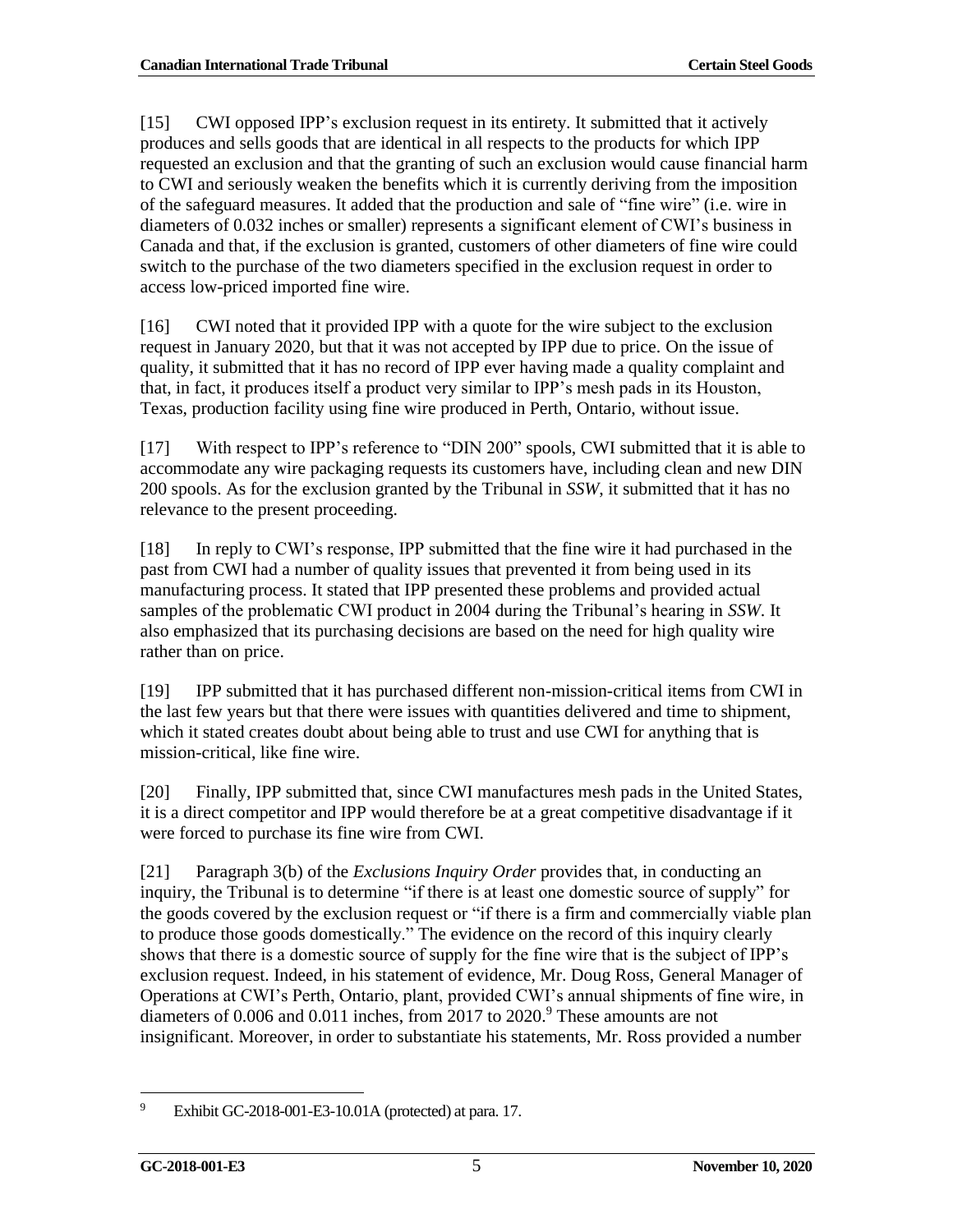of invoices showing sales of fine wire in these diameters in recent years, as well as one invoice specifying the use of a DIN 200 spool.<sup>10</sup>

[22] In the Tribunal's view, the above provides a sufficient basis to recommend that IPP's exclusion request be denied. The Tribunal notes that this is also consistent with its recommendation in the first exclusions inquiry conducted in 2019 that an exclusion request for fine wire in diameters of 0.006 to 0.0286 inches used for brading, kitting and weaving be denied on the basis of evidence indicating that CWI produced and sold identical products in  $C$ anada. $11$ 

[23] With regard to IPP's claims about the quality of CWI's fine wire and other issues it faced when purchasing other products from CWI, the Tribunal has previously stated that such issues are not relevant considerations in these exclusion inquiries.<sup>12</sup> Even if the Tribunal were to consider quality as a relevant factor, it notes that, in this case, IPP's claims appear to date back to 2004 or earlier. <sup>13</sup> IPP has not submitted any evidence indicating that these claimed quality issues are still present today. Further, the fact that CWI utilizes fine wire produced in its Perth, Ontario, facility to produce, in the United States, mesh pads similar to those of  $IPP<sup>14</sup>$  suggests to the Tribunal that there are likely no issues with the quality of its fine wire.<sup>15</sup>

[24] As for the Tribunal's granting of an exclusion for stainless steel wire in diameters of 0.032 inches (0.813 mm) and smaller in *SSW*, it must be noted that it was granted on the basis that the domestic industry was found to not have suffered price suppression in its sales of fine wire during the period of investigation and not on the basis of product quality issues or a lack of domestic production. 16

[25] In light of the foregoing, the Tribunal recommends that IPP's exclusion request be denied.

[26] Although IPP has not obtained the result that it was seeking in this exclusions inquiry, the Tribunal notes that the safeguard measures imposed by the *Surtax Order* do not apply to imports of stainless steel wire from a number of countries, including the United States, Mexico and Korea. Additionally, importers can access available quantities of TRQs and thus avoid the imposition of a surtax on imports from countries to which the safeguard measures apply—by filing an import permit application with Global Affairs Canada.<sup>17</sup>

 <sup>10</sup> *Ibid*. at Confidential Attachments 3-5, 7-10.

<sup>&</sup>lt;sup>11</sup> See *Certain Steel Goods* (15 July 2019), GC-2018-001-E1 (CITT) at paras. 88-92.

<sup>&</sup>lt;sup>12</sup> *Ibid.* at paras. 86, 95 and 101.<br><sup>13</sup> Exhibit CC 2018 001 E2 12.0

 $13$  Exhibit GC-2018-001-E3-13.01 at paras. 9-10.<br>  $14$  See Exhibit GC-2018-001-E2-05-01 at 0.12: E3

<sup>14</sup> See Exhibit GC-2018-001-E3-05.01 at 9-12; Exhibit GC-2018-001-E3-09.01A at Public Attachment 6.

<sup>&</sup>lt;sup>15</sup> While IPP claims that CWI is a direct competitor, it provided no evidence that they are competing in the same geographical markets. In fact, prior to the current exclusions inquiry, IPP was unaware that CWI produced mesh pads similar to its own (see Exhibit GC-2018-001-E3-13.01 at 1).

 $\frac{16}{17}$  See *SSW* at para. 97.

<sup>17</sup> See https://www.international.gc.ca/trade-commerce/controls-controles/steel-acier/index.aspx?lang=eng for more details.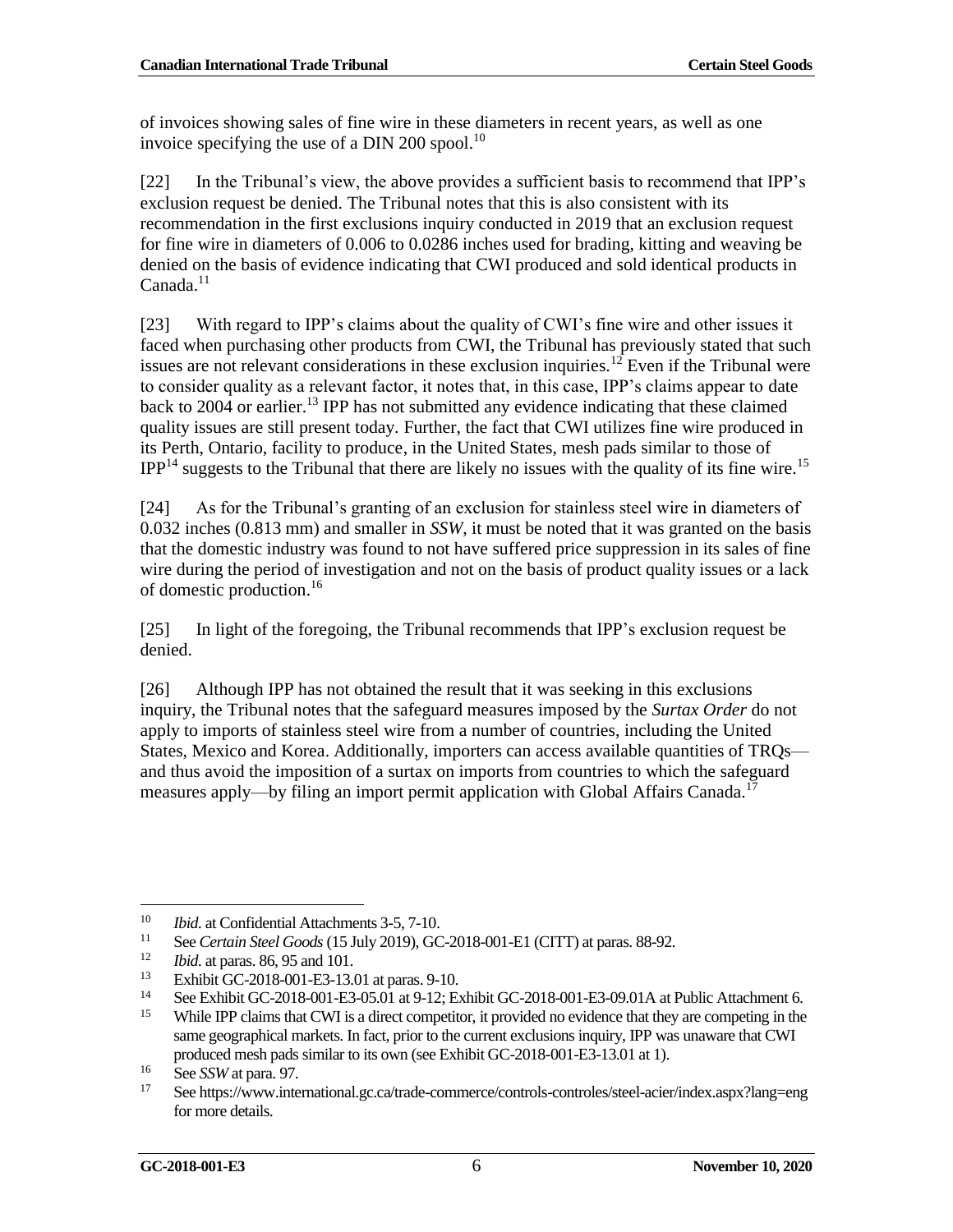## **APPENDIX I**

## **LIST OF PARTICIPANTS**

<span id="page-14-0"></span>

| <b>Domestic Producers</b>                         | <b>Counsel/Representatives</b>                                                |
|---------------------------------------------------|-------------------------------------------------------------------------------|
| Algoma Steel Inc.                                 | Benjamin P. Bedard<br><b>Linden Dales</b><br>Shannel J. Rajan<br>Greg Landry  |
| Central Wire Industries Ltd.                      | Benjamin P. Bedard<br>Paul Conlin<br><b>Shannon McSheffrey</b><br>Greg Landry |
| <b>SSAB</b> Central Inc.                          | Alison FitzGerald<br>Erika Woolgar                                            |
|                                                   |                                                                               |
| <b>Importers/Exporters/Others</b>                 | <b>Counsel/Representatives</b>                                                |
| <b>Industrial Process Products Ltd.</b>           | <b>Rodney Bratton</b>                                                         |
| Kuang Tai Metal Industrial Co., Ltd.              | <b>Edward Chen</b>                                                            |
| Salzgitter Mannesmann International (Canada) Inc. | Peter Clark                                                                   |
| Delegation of the European Union to Canada        | Leah Marie Littlepage                                                         |